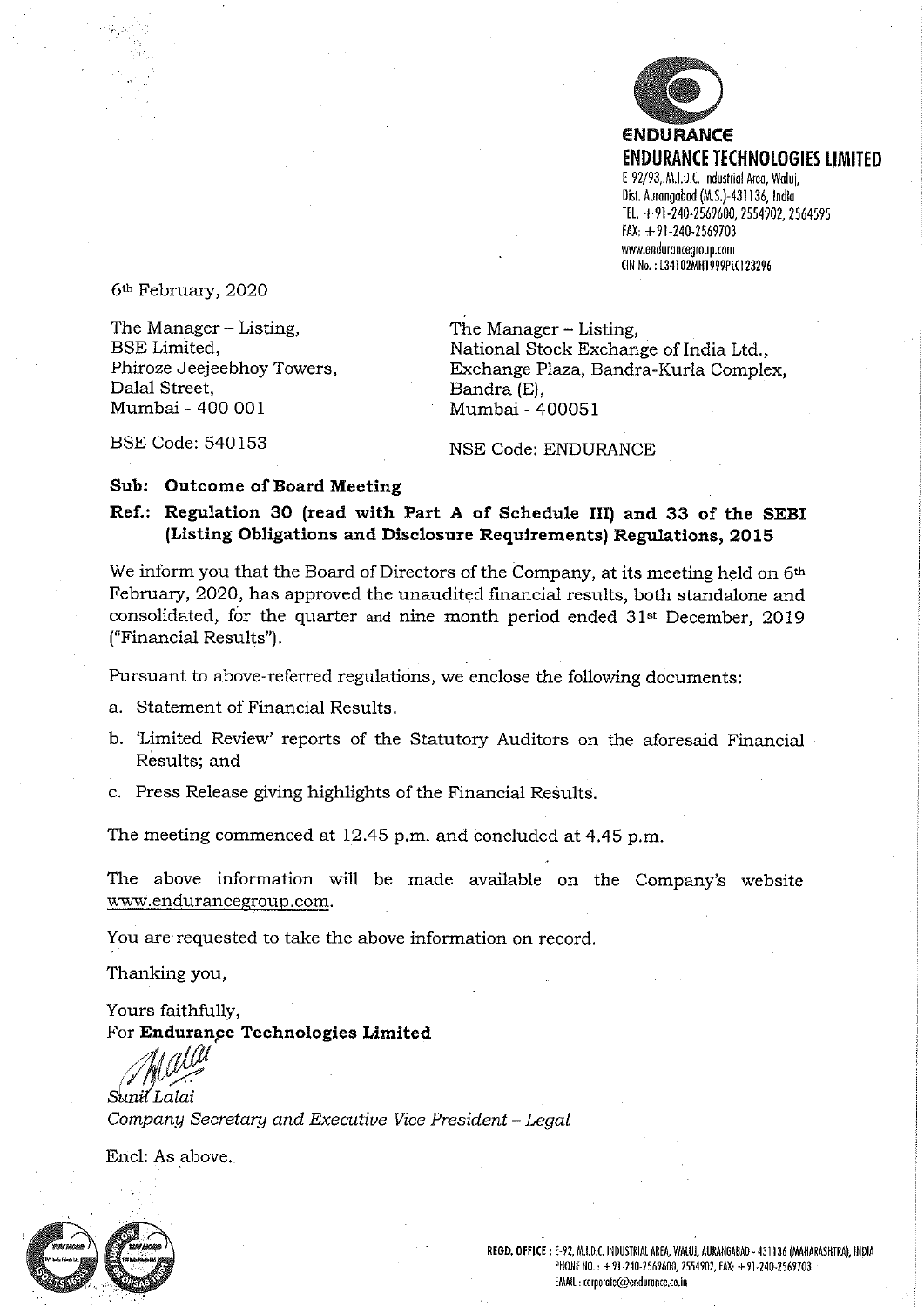#### Endurance Technologies Limited<br>
CIN: L34102MH1999PLC123296 ENDURANCE Registered office: E-92, M.I.D.C. Industrial Area, Waluj, Aurangabad - 431136 (Maharashtra), India ('', the setter of the setter Tel no. +91-240-2556686 Fax no,+91-240-2551700 Email: investors@endurance.co.in

#### Statement of standalone unnudited financial results for the quarter and nine months ended 31st December, 2019

|            |                                                                                                                           |                        |                         |                        |                        |                        | $\bar{\tau}$ in million (except per share data) |
|------------|---------------------------------------------------------------------------------------------------------------------------|------------------------|-------------------------|------------------------|------------------------|------------------------|-------------------------------------------------|
|            |                                                                                                                           |                        | Quarter ended           |                        |                        | Nine months ended      | Year ended                                      |
| Sr.<br>No. | Particulars                                                                                                               | 31st December,<br>2019 | 30th September.<br>2019 | 31st December,<br>2018 | 31st December,<br>2019 | 31st December,<br>2018 | 31st March,<br>2019                             |
|            |                                                                                                                           | Unaudited              | Unaudited               | Unaudited              | Unaudited              | Unaudited              | Audited                                         |
|            |                                                                                                                           |                        |                         |                        |                        |                        |                                                 |
| 1          | Revenue from operations (refer note 3)                                                                                    | 11,609.80              | 12,920.42               | 13,269.41              | 38,141.82              | 40,768.56              | 54,174.59                                       |
| П          | Other income                                                                                                              | 98.75                  | 84.17                   | 37.11                  | 215.92                 | 118,82                 | 162.23                                          |
| Ш          | Total Income $(I + II)$                                                                                                   | 11,708,55              | 13,004.59               | 13,306.52              | 38,357.74              | 40,887.38              | 54.336.82                                       |
| IV         | <b>Expenses</b>                                                                                                           |                        |                         |                        |                        |                        |                                                 |
|            | (a) Cost of materials consumed                                                                                            | 6,990.74               | 7,826.16                | 8,516.83               | 23,248.71              | 26,805.12              | 35,080.26                                       |
|            | (b) Purchases of stock-in-trade (traded goods)                                                                            | 109.15                 | 44.71                   | 67.18                  | 183.03                 | 181.16                 | 230.84                                          |
|            | (c) Changes in stock of finished goods, stock-in-trade                                                                    | 126.79                 | 168.25                  | 173,82                 | 71.48                  | (185.60)               | (73.81)                                         |
|            | and work-in-progress                                                                                                      |                        |                         |                        |                        |                        |                                                 |
|            | (d) Employee benefits expense                                                                                             | 729.74                 | 737.17                  | 724.24                 | 2,223.32               | 2,088.20               | 2.777.43                                        |
|            | (e) Finance costs                                                                                                         | 24.12                  | 31.31                   | 55.51                  | 91.11                  | 127.24                 | 170.73                                          |
|            | (f) Depreciation and amortisation expense                                                                                 | 497.35                 | 487.30                  | 460.15                 | 1,470,47               | 1,307.68               | 1,756.98                                        |
|            | (g) Other expenses                                                                                                        | 2,015.06               | 2,177.45                | 2,178.31               | 6,354.81               | 6,636.58               | 8,839.77                                        |
|            | Total expenses (IV)                                                                                                       | 10,492.95              | 11,472.35               | 12,176.04              | 33,642.93              | 36,960,38              | 48,782.20                                       |
| V          | Profit before exceptional items and tax (III-IV)                                                                          | 1,215.60               | 1,532.24                | 1,130.48               | 4,714.81               | 3,927.00               | 5.554.62                                        |
| VI         | Exceptional items (refer note 5)                                                                                          |                        |                         | 208.00                 |                        | 208.00                 | 208.00                                          |
| VII        | Profit before tax (V-VI)                                                                                                  | 1,215.60               | 1,532.24                | 922.48                 | 4,714.81               | 3,719.00               | 5,346.62                                        |
|            | <b>VIII Tax expense</b>                                                                                                   |                        |                         |                        |                        |                        |                                                 |
|            | Current tax                                                                                                               | 304.90                 | 228.74                  | 338.47                 | 1,216.97               | 1,225.64               | 1.595.02                                        |
|            | Short/(excess) provision for tax relating to prior periods                                                                |                        |                         | 15.14                  |                        | 15.14                  | 15.14                                           |
|            | Deferred tax                                                                                                              | 8,50                   | (62.13)                 | (60.30)                | (60.54)                | 2.45                   | 157.85                                          |
|            | Total tax expense (refer note 4)                                                                                          | 313.40                 | 166.61                  | 293.31                 | 1,156.43               | 1,243,23               | 1.768.01                                        |
| IX         | Profit for the period (VII-VIII)                                                                                          | 902.20                 | 1,365.63                | 629.17                 | 3,558.38               | 2,475.77               | 3,578,61                                        |
| х          | Other comprehensive income<br>Items that will not be reclassified to profit or loss in<br>subsequent periods (net of tax) | (6.96)                 | (55.00)                 | (15.04)                | (67, 81)               | (23.85)                | (23.39)                                         |
| XI         | Total comprehensive income for the period $(IX+X)$                                                                        | 895.24                 | 1,310.63                | 614.13                 | 3,490.57               | 2.451.92               | 3,555.22                                        |
| XП         | Paid-up equity share capital<br>Face value of the share in $\bar{\tau}$ each                                              | 1,406.63<br>10.00      | 1,406,63<br>10.00       | 1,406.63<br>10.00      | 1,406.63<br>10.00      | 1,406.63<br>10.00      | 1,406.63<br>10.00                               |
|            | XIII Reserves excluding revaluation reserves as per balance<br>sheet of previous accounting year                          |                        |                         | $\ddot{\phantom{0}}$   | $\overline{a}$         |                        | 19,392.87                                       |
| XIV        | Earnings per share (of ₹ 10/- each) (not annualised):<br>Basic & diluted                                                  | 6.41                   | 9.71                    | 4.47                   | 25.30                  | 17.60                  | 25.44                                           |



l,

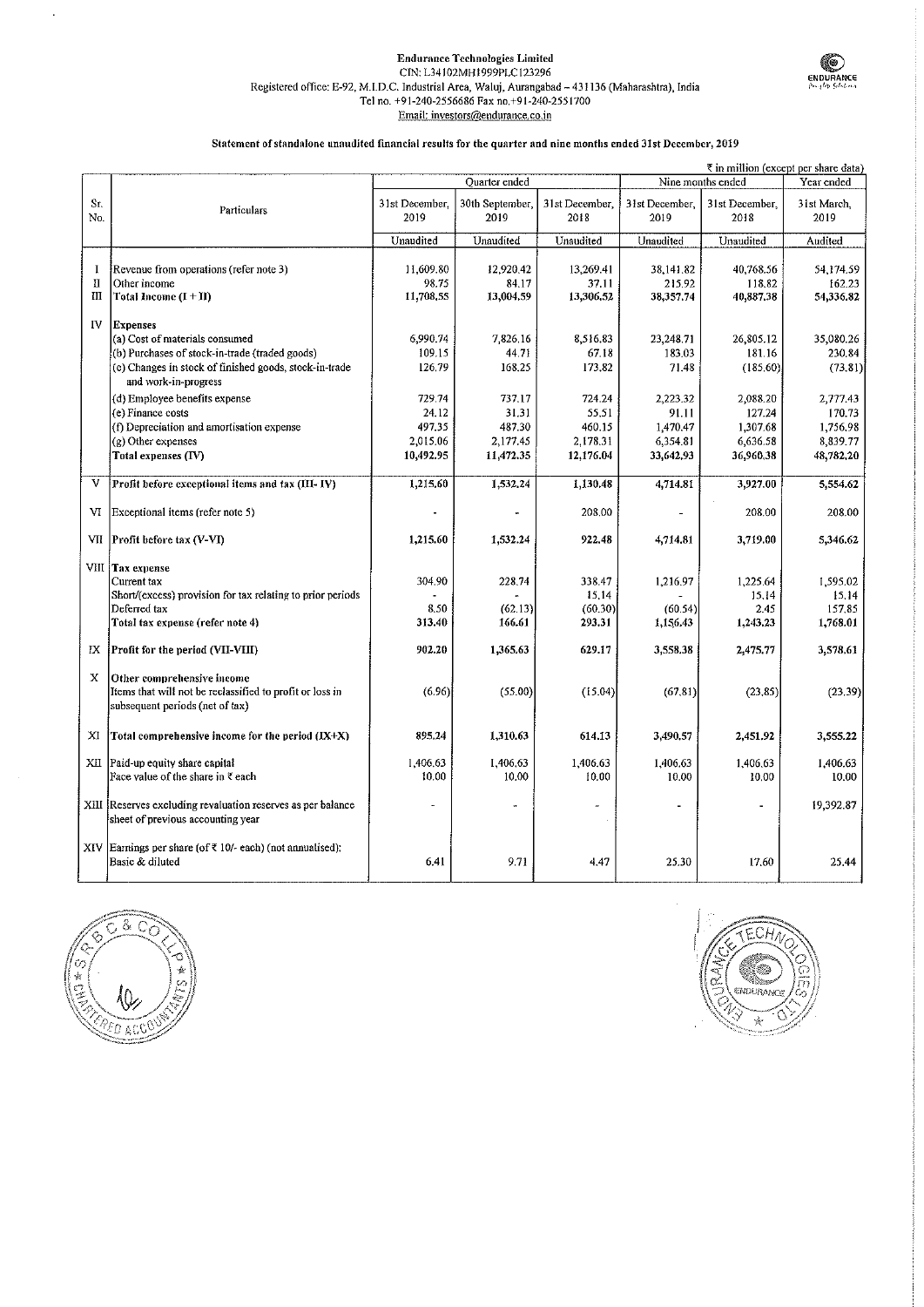Notes;

- The above financial results of the Company for the quarter and nine months ended 31st December, 2019 have been reviewed by the Audit Committee and  $\mathbf{I}$ . approved by the Board of Directors at their meeting held on 6th February, 2020. The Statutory Auditors of the Company have carried out a limited review of these financial results,
- 2. Effective 1st April, 2019, the Company has adopted Ind AS 116 "Leases" using the modified retrospective method of adoption. The Company has elected to apply the standard to lease contracts at the date of initial application. Accordingly, comparatives for the period prior to 1st April, 2019 have not been restated. At the date of initial application the Company has recognised "Right-of-Use Asset" at an amount equal to "Lease Liability" which was adjusted for prepayments.
- Until 31st March, 2019, the Company recognised grant income under Package Scheme of Incentives 2013, Government of Maharashtra ( "PSI Scheme") on claim submission when its recoverabiitty was considered to be reasonably certain. From 1st April, 2019, the Company recognises grant income under PSI Scheme on sale of goods, as the management believes that the reatisability of the grant income is reasonabiy certain on sale of goods. Accordingly, in the quarters ended 30th June, 2019 and 30th September, 2019, the Company had recognised an amount of  $\bar{x}$  229.21 million and  $\bar{x}$  230.55 million respectively as grant income based on the underlying sales transaction and also recognised an amount of ₹472.34 million as grant income relating to the sale made for the year ended 31st March, 2019 as a one-time adjustment. In addition, the Company has recognised an amount of  $\bar{\tau}$  12.58 million as grant income in the current quarter. Consequently the recognition of grant income relating to the current financial year stands at  $\bar{\tau}$  472.34 million for the nine months ended 31st December, 2019.
- The Company intends to exercise the option permitted u/s 115BAA of the Income Tax Act, 1961 as introduced by the Taxation Laws (Amendment)  $4.$ Ordinance, 2019 to compute income tax at the reduced rate (i.e. 25.17%) from the current financial year. Accordingly, tax expense for the quarter and the nine months ended 31st December, 2019 have been provided for at reduced tax rate.
- 5. The Company had closed its plant at Manesar in December, 2018 and accordingly paid ₹38.40 million towards full and final dues to workmen entitled as per the provisions of Industrial Disputes Act, 1947. The Company had also provided for ₹ 169.60 million (paid on 2nd April, 2019) towards additional compensation payable to all its eligible permanent workmen. These amounts totalling to  $\bar{\tau}$  208 million have been disclosed as an exceptional item in the financial results for the quarter and period ended 31st December, 2018.
- The operating segment of the Company is identified to be, 'Automotive Components'. Therefore, the disclosure as per Regulation 33(l)(e) read with Clause (L) of Schedule IV of the Listing Regulations is not applicable.
- 7. The figures of previous periods have been regrouped, wherever necessary, to conform to the current period's classification.

For and on behalf of the Board of Directors

Anurang Jam Managing Director (DIN:08291662)



Place: Mumbsti Date: 6th February, 2020

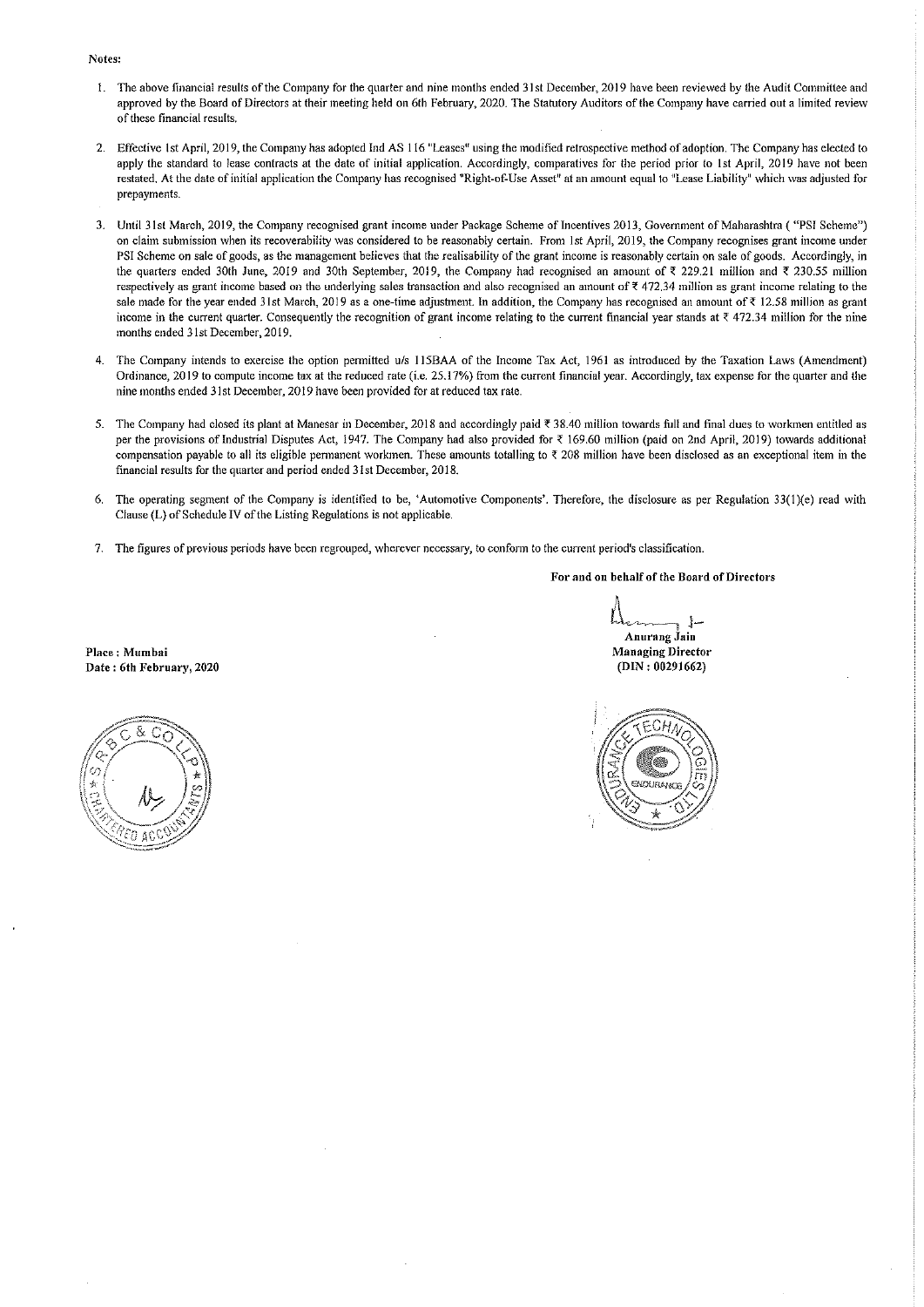#### Endurance Technologies Limited GIN: L34i02MH1999PLC123296 Registered office: E-92, M.I.D.C. Industrial Area, Wahij, Anrangabad-431136 (Maliarashtra), India Te! no. +91-240-2556686 Fax no.+91-240-2551700 Email: investors@endurance.co.in



#### Statement of consolidated unaudited financial results for the quarter and nine months ended 3Ist December, 2019

|            |                                                                                                          |                        |                         |                          |                        |                        | ₹ in million (except per share data) |
|------------|----------------------------------------------------------------------------------------------------------|------------------------|-------------------------|--------------------------|------------------------|------------------------|--------------------------------------|
|            |                                                                                                          |                        | Quarter ended           |                          |                        | Nine months ended      | Year ended                           |
| Sr.<br>No. | Particulars                                                                                              | 31st December,<br>2019 | 30th September,<br>2019 | 31st December.<br>2018   | 31st December,<br>2019 | 31st December,<br>2018 | 31st March,<br>2019                  |
|            |                                                                                                          | Unaudited              | Unaudited               | Unaudited                | Unaudited              | Unaudited              | Audited                              |
| -1<br>П    | Revenue from operations (refer note 4)<br>Other income                                                   | 16,405.29<br>119.27    | 17,712.56<br>114.36     | 18, 129.80<br>93.24      | 53,209.55<br>301.48    | 56,101.36<br>214,28    | 75,104.99<br>270.46                  |
| Ш          | Total income (I + II)                                                                                    | 16,524.56              | 17,826.92               | 18,223,04                | 53,511.03              | 56,315.64              | 75,375.45                            |
|            |                                                                                                          |                        |                         |                          |                        |                        |                                      |
| IV         | Expenses                                                                                                 |                        |                         |                          |                        |                        |                                      |
|            | (a) Cost of materials consumed                                                                           | 8.700.48<br>109.15     | 9,461.06<br>44.71       | 10.688.95<br>67.18       | 28,622.83<br>183.03    | 33,396.56<br>181.16    | 43,278.41<br>230,84                  |
|            | (b) Purchases of stock-in-trade (traded goods)<br>(c) Changes in stock of finished goods, stock-in-trade |                        |                         |                          |                        |                        |                                      |
|            | and work-in-progress<br>(d) Employee benefits expense                                                    | (44.46)<br>1,693.78    | 64.49<br>1,659.68       | (162.40)<br>1,675.90     | (118.02)<br>5,146.01   | (521.45)<br>4,894.70   | (14.71)<br>6,527.44                  |
|            | (e) Finance costs                                                                                        | 43.24                  | 48.59                   | 75.32                    | 149.86                 | 189.14                 | 257.32                               |
|            | (f) Depreciation and amortisation expense                                                                | 999.72                 | 985.89                  | 935.52                   | 2,912.93               | 2,676.71               | 3,762.10                             |
|            | (g) Other expenses                                                                                       | 3,341.33               | 3,572.11                | 3,330.24                 | 10,446.53              | 10,108.58              | 13,795.25                            |
|            | Total expenses (IV)                                                                                      | 14,843.24              | 15,836.53               | 16,610.71                | 47,343.17              | 50,925.40              | 67,836.65                            |
|            |                                                                                                          |                        |                         |                          |                        |                        |                                      |
| V          | Profit before exceptional items and tax (III-IV)                                                         | 1,681.32               | 1,990.39                | 1.612.33                 | 6,167.86               | 5,390.24               | 7,538.80                             |
| VI         | Exceptional items (refer note 6)                                                                         |                        |                         | 208,00                   |                        | 208.00                 | 208.00                               |
| VЦ         | Profit before tax (V-VI)                                                                                 | 1,681.32               | 1,990.39                | 1,404.33                 | 6,167.86               | 5,182.24               | 7,330.80                             |
|            | VIII Tax expense                                                                                         |                        |                         |                          |                        |                        |                                      |
|            | Current tax                                                                                              | 421.45                 | 336.78                  | 485.46                   | 1,596.11               | 1,717.96               | 2,339.39                             |
|            | Short/(excess) provision for tax relating to prior periods                                               |                        |                         | 7.05                     |                        | 7.05                   | 8.16<br>33.19                        |
|            | Deferred tax                                                                                             | 19.52<br>440.97        | (37.22)<br>299.56       | (53.78)<br>438.73        | (15.29)                | (6.35)<br>1,718.66     | 2,380.74                             |
| IX         | Total tax expense (refer note 5)<br>Profit for the period (VII - VIII)                                   | 1,240 35               | 1,690.83                | 965,60                   | 1,580.82<br>4,587.04   | 3,463.58               | 4,950.06                             |
|            |                                                                                                          |                        |                         |                          |                        |                        |                                      |
| X          | Other comprehensive income                                                                               |                        |                         |                          |                        |                        |                                      |
|            | Items that will not be reclassified to profit or loss                                                    | (6.96)                 | (55.00)                 | (15.04)                  | (67.81)                | (23.85)                | (28.79)                              |
|            | in subsequent periods (net of tax)                                                                       |                        |                         |                          |                        |                        |                                      |
|            | Items that will be reclassified to profit or loss in subsequent                                          | 305.89                 | (121.17)                | (478.93)                 | 257.27                 | (95.69)                | (324.71)                             |
|            | periods                                                                                                  |                        |                         |                          |                        |                        |                                      |
|            | <b>Total</b>                                                                                             | 298.93                 | (176.17)                | (493.97)                 | 189.46                 | (119.54)               | (353.50)                             |
|            |                                                                                                          |                        |                         |                          |                        |                        |                                      |
| XI         | Total comprehensive income for the period $(IX + X)$                                                     | 1,539.28               | 1,514.66                | 471.63                   | 4,776.50               | 3,344.04               | 4,596.56                             |
| XП         | Profit for the period attributable to:                                                                   |                        |                         |                          |                        |                        |                                      |
|            | Shareholders of the Company                                                                              | 1,240.35               | 1,690.83                | 965.60                   | 4,587.04               | 3,463.58               | 4,950.06                             |
|            | Non controlling interests                                                                                |                        |                         |                          |                        |                        |                                      |
|            |                                                                                                          |                        |                         |                          |                        |                        |                                      |
|            | XIII Total comprehensive income for the period                                                           |                        |                         |                          |                        |                        |                                      |
|            | attributable to:                                                                                         |                        |                         |                          |                        |                        |                                      |
|            | Shareholders of the Company                                                                              | 1,539.28               | 1,514.66                | 471.63                   | 4,776.50               | 3,344.04               | 4,596.56                             |
|            | Non controlling interests                                                                                |                        |                         | $\overline{\phantom{a}}$ |                        |                        |                                      |
|            |                                                                                                          |                        |                         |                          |                        |                        |                                      |
|            | XIV Paid-up equity share capital                                                                         | 1,406.63               | 1,406.63                | 1,406.63                 | 1,406.63               | 1,406.63               | 1,406.63                             |
|            | Face value of the share in ₹ each                                                                        | 10.00                  | 10.00                   | 10.00                    | 10.00                  | 10.00                  | 10.00                                |
| XV         | Reserves excluding revaluation reserves as per balance sheet of<br>previous accounting year              |                        |                         | $\ddot{\phantom{0}}$     | ٠                      |                        | 24,240.16                            |
|            |                                                                                                          |                        |                         |                          |                        |                        |                                      |
|            | XVI Earnings per share (of ₹ 10/- each) (not annualised):<br>Basic & diluted                             | 8.82                   | 12.02                   | 6.86                     | 32.61                  | 24.62                  | 35 19                                |
|            |                                                                                                          |                        |                         |                          |                        |                        |                                      |



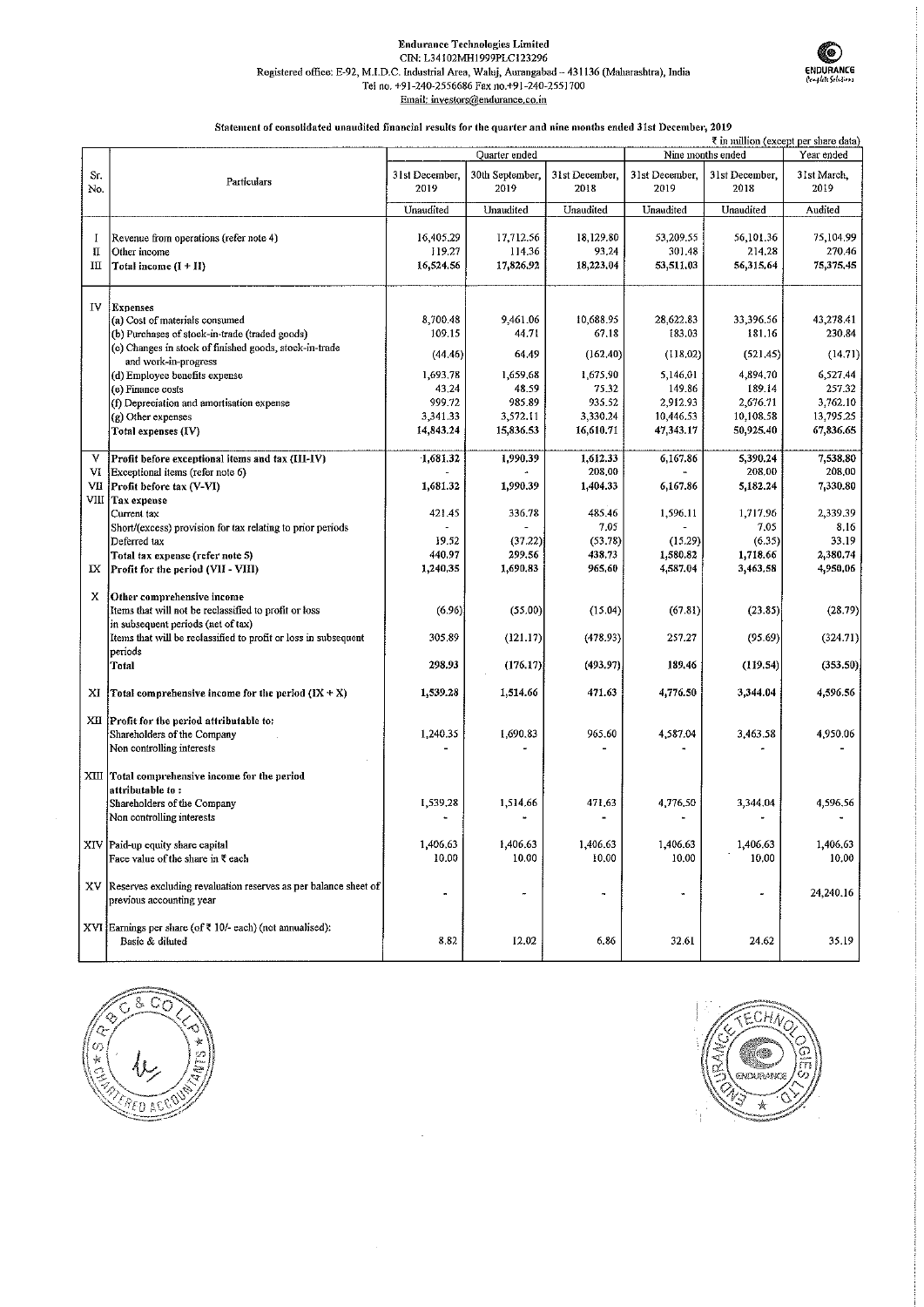- 1. The above consolidated financial results of the Company for the quarter and nine months ended 31st December, 2019 have been reviewed by the Audit Committee and approved by the Board of Directors at their meeting held on 6th February, 2020. The Statutory Auditors of the Company have carried out a limited review of these financial results.
- 2. The consolidated financial results include results of following subsidiaries :

| Name of the company                   | Relationship        |
|---------------------------------------|---------------------|
| Endurance Overseas SrL, Italy (EOSRL) | Subsidiary (Direct) |
| Endurance SpA, Italy                  | Subsidiary of EOSRL |
| Endurance Castings SpA, Italy         | Subsidiary of EOSRL |
| Endurance Engineering SrL, Italy      | Subsidiary of EOSRL |
| Endurance Amann GmbH, Germany         | Subsidiary (Direct) |

- 3. Effective 1st April, 2019, the Company has adopted Ind AS 116 "Leases" using the modified retrospective method of adoption. The Company has elected to apply the standard to lease contracts at the date of initial application. Accordingly, comparatives for the period prior to 1st April, 2019 have not been restated. At the date of initial application the Company has recognised "Right-of-Use Asset" at an amount equal to "Lease Liability" which was adjusted for prepayments.
- 4. Until 31st March, 2019, the Company recognised grant income under Package Scheme of Incentives 2013, Government of Maharashtra ( "PSI Scheme") on claim submission when its recoverability was considered to be reasonably certain. From 1st April, 2019, the Company recognises grant income under PSI Scheme on sale of goods, as the management believes that the realisability of the grant income is reasonably certain on sale of goods. Accordingly, in the quarters ended 30th June, 2019 and 30th September, 2019, the Company had recognised an amount of ₹ 229.21 million and ₹ 230.55 million respectively as grant income based on the underlying sales transaction and also recognised an amount of  $7472.34$  million as grant income relating to the sale made for the year ended 31st March, 2019 as a one-time adjustment. In addition, the Company has recognised an amount of  $\bar{\tau}$  12.58 million as grant income in the current quarter. Consequently the recognition of grant income relating to the current financial year stands at  $\bar{\tau}$  472.34 million for the nine months ended 31st December, 2019.
- 5. The Company intends to exercise the option permitted u/s 115BAA of the Income Tax Act, 1961 as introduced by the Taxation Laws (Amendment) Ordinance, 2019 to compute income tax at the reduced rate (i.e. 25.17%) from the current financial year. Accordingly, tax expense for the quarter and the nine months ended 31st December, 2019 have been provided for at reduced tax rate.
- 6. The Company had closed its plant at Manesar in December, 2018 and accordingly paid ? 38.40 million towards full and final dues to workmen entitled as per the provisions of Industrial Disputes Act, i947. The Company had also provided for ? 169.60 million (paid on 2nd April, 2019) towards additional compensation payable to all its eligible permanent workmen. These amounts totalling to  $\bar{x}$  208 million have been disclosed as an exceptional item in the financial results for the quarter and period ended 31st December, 2018.
- 7. The operating segment of the Company is identified to be, 'Automotive Components', Therefore, the disclosure as per Regulation 33(1 )(e) read with Clause (L) of Schedule IV of the Listing Regulations is not appiicable.
- 8. The figures of previous periods have been regrouped, wherever necessary, to conform to the current period's classification.

#### For and on behalf of the Board of Directors

**Anurang Jain** Managing Director (DIN:00291662)

Place: Mumbai Date: 6th February, 2020





#### Notes: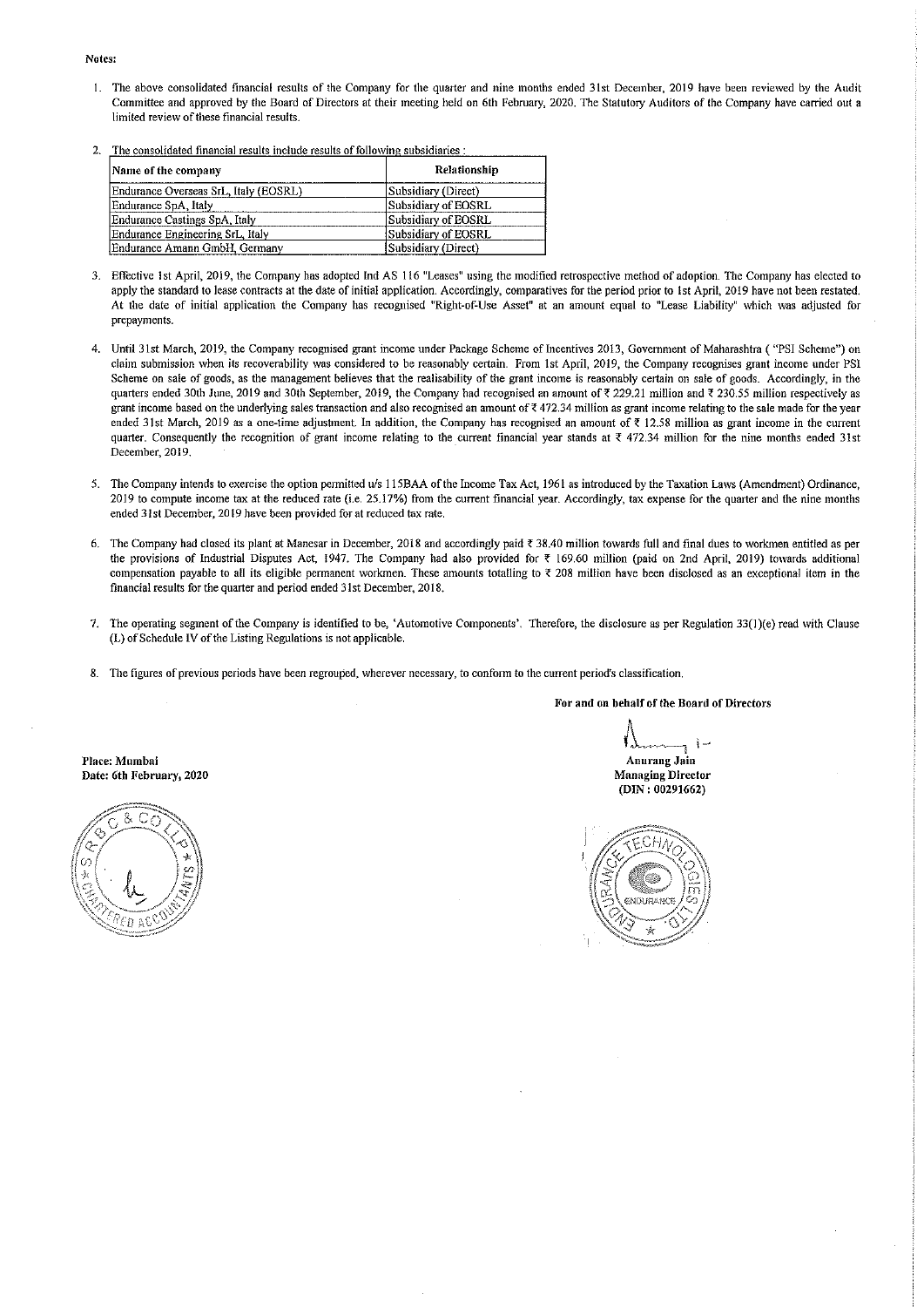

**Ground Floor** U BY U CA CHARTER BELOW BAR DON BOSCO. SCHOOL PARTICISHI LECH PAIN, YEN<br>Chartered Accountants<br>Pune : 411 ODG India Pune -411 006, India Tel :+91 20 6603 6000

Independent Auditor's Review Report on the Quarterly and Year to Date Unaudited Standalone Financial Results of the Company Pursuant to the Regulation 33 of the SEBI (Listing Obligations and Disclosure Requirements) Regulations, 2015, as amended

#### Review Report to The Board of Directors Endurance Technologies Limited

- 1. We have reviewed the accompanying statement of unaudited standalone financial results of Endurance Technologies Limited (the "Company") for the quarter ended December 31, 2019 and year to date from April 1, 2019 to December 31, 2019 (the "Statement") attached herewith, being submitted by the Company pursuant to the requirements of Regulation 33 of the SEBt (Listing Obligations and Disclosure Requirements) Regulations, 2015, as amended (the "Listing Regulations").
- 2. This Statement, which is the responsibility of the Company's Management and approved by the Company's Board of Directors, has been prepared in accordance with the recognition and measurement principles laid down in Indian Accounting Standard 34, (!nd AS 34) "interim Financial Reporting" prescribed under Section 133 of the Companies Act, 2013 as amended, read with relevant rules issued thereunder and other accounting principles generally accepted in India. Our responsibility is to express a conclusion on the Statement based on our review.
- 3. We conducted our review of the Statement in accordance with the Standard on Review Engagements (SRE) 2410, "Review of Interim Financial Information Performed by the Independent Auditor of the Entity" issued by the institute of Chartered Accountants of India. This standard requires that we plan and perform the review to obtain moderate assurance as to whether the Statement is free of material misstatement. A review of interim financiai information consists of making inquiries, primarily of persons responsible for financial and accounting matters, and applying analytical and other review procedures. A review is substantially less in scope than an audit conducted in accordance with Standards on Auditing and consequently does not enable us to obtain assurance that we would become aware of all significant matters that might be identified in an audit. Accordingly, we do not express an audit opinion.
- 4. Based on our review conducted as above, nothing has come to our attention that causes us to believe that the accompanying Statement, prepared in accordance with the recognition and measurement principles laid down in the aforesaid Indian Accounting Standards ('Ind AS') specified under Section 133 of the Companies Act, 2013 as amended, read with relevant rules issued thereunder and other accounting principles generally accepted in India, has not disclosed the information required to be disclosed in terms of the Listing Regulations, including the manner in which it is to be disclosed, or that it contains any material misstatement.

For S R B C & CO LLP Chartered Accountants ICAI Firm registration number: 324982E/E300003

 $C$  & per Alvind Sethi Partner ED ACCON Membership No.: 89802

UDIN: 20089802AAAAAM8199 Mumbai February 6, 2020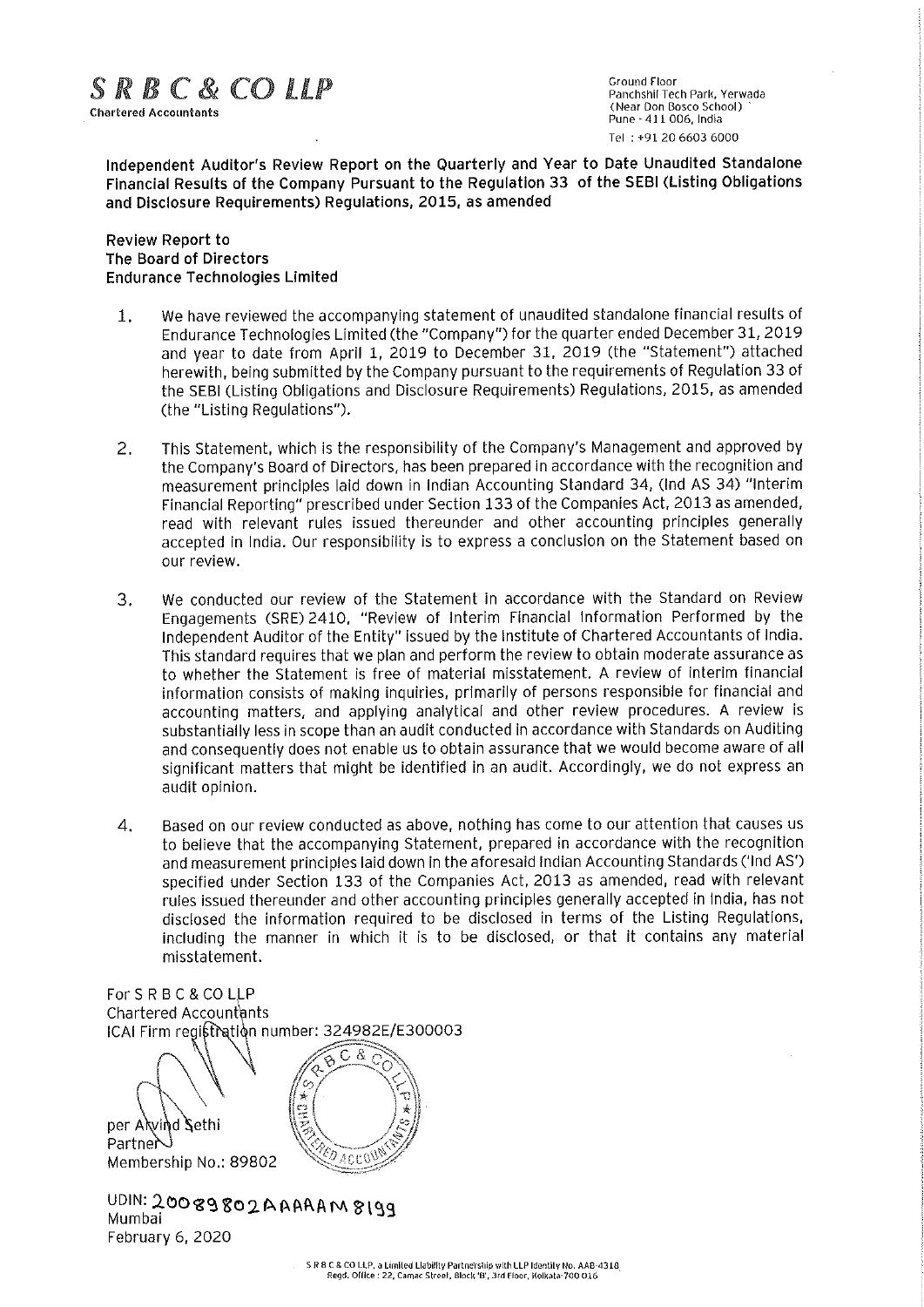

**Ground Floor** Panchshil Tech Park. Yerwada  $\mathbb{F}$  and  $\mathbb{F}$  and  $\mathbb{F}$  are  $\mathbb{F}$ . The characteristic characteristic characteristic characteristic characteristic characteristic characteristic characteristic characteristic characteristic characteristic cha Pune - 411 006. India Tel :+91 20 6603 6000

Independent Auditor's Review Report on the Quarterly and Year to Date Unaudited Consolidated Financial Results of the Company Pursuant to the Regulation 33 of the SEBI (Listing Obligations and Disclosure Requirements) Regulations, 2015, as amended

#### Review Report to The Board of Directors Endurance Technologies Limited

- 1. We have reviewed the accompanying Statement of Unaudited Consolidated Financial Results of Endurance Technologies Limited (the "Holding Company") and its subsidiaries (the Holding Company and its subsidiaries together referred to as "the Group"), for the quarter ended December 31, 2019 and year to date from April 1, 2019 to December 31, 2019 (the "Statement") attached herewith, being submitted by the Holding Company pursuant to the requirements of Regulation 33 of the SEBI (Listing Obligations and Disclosure Requirements) Regulations, 2015, as amended (the "Listing Regulations").
- 2. This Statement, which is the responsibility of the Holding Company's Management and approved by the Holding Company's Board of Directors, has been prepared in accordance with the recognition and measurement principles laid down in Indian Accounting Standard 34, (Ind AS 34) "Interim Financial Reporting" prescribed under Section 133 of the Companies Act, 2013 as amended, read with relevant rules issued thereunder and other accounting principles generally accepted in india. Our responsibility is to express a conclusion on the Statement based on our review.
- 3. We conducted our review of the Statement in accordance with the Standard on Review Engagements (SRE) 2410, "Review of Interim Financial Information Performed by the Independent Auditor of the Entity" issued by the Institute of Chartered Accountants of India. This standard requires that we plan and perform the review to obtain moderate assurance as to whether the Statement is free of material misstatement. A review of interim financial information consists of making inquiries, primarily of persons responsible for financial and accounting matters, and applying analytical and other review procedures. A review is substantially less in scope than an audit conducted in accordance with Standards on Auditing and consequently does not enable us to obtain assurance that we would become aware of ali significant matters that might be identified in an audit. Accordingly, we do not express an audit opinion.

We also performed procedures in accordance with the Circular No. CIR/CFD/CMD1/44/2019 dated March 29, 2019 issued by the Securities and Exchange Board of India under Regulation 33(8) of the Listing Reguiations, to the extent applicable.

- 4. The Statement includes the results of the following entities:
	- a. Endurance Overseas SrL, Italy
	- b. Endurance SpA, italy
	- c. Endurance Castings SpA, Italy
	- d. Endurance Engineering SrL, Italy and
	- e. Endurance Amann GmbH. Germany
- 5. Based on our review conducted and procedures performed as stated in paragraph 3 above and based on the consideration of the review of other auditors referred to in paragraph 6 and 7 below, nothing has come to our attention that causes us to believe that the accompanying Statement, prepared in accordance with recognition and measurement principies laid down in the aforesaid Indian Accounting Standards ('Ind AS') specified under Section 133 of the Companies Act, 2013, as amended, read with relevant rules issued thereunder and other accounting principles generally accepted in India, has not disclosed the information required to be disclosed in terms of the Listing Regulations, including the manner in which it is to be disdosed, or that it contains any  $\overline{\mathcal{B}}$   $\overline{\mathcal{C}}$  material misstatement.

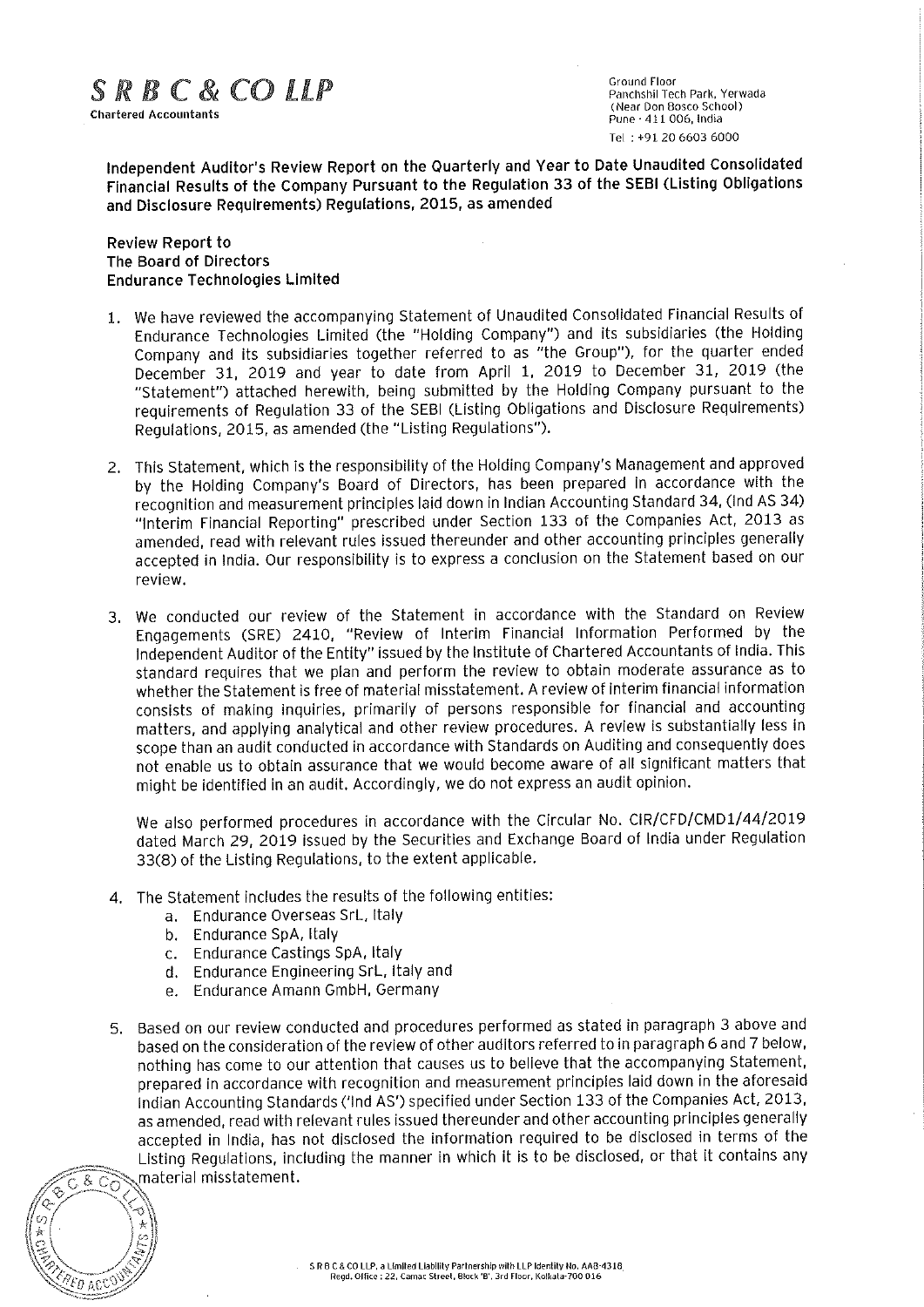# SRBC&COLLP

Chartered Accountants

- 6. The accompanying Statement includes unaudited interim financial results and other unaudited financial information of five subsidiaries, whose interim financial results reflect Group's share of total revenues of Rs. 4,799.74 million and Rs. 15,077.84 million, Group's share of total net profit after tax of Rs. 338.08 million and Rs. 1,025.29 million, Group's share of total comprehensive income of Rs. 364.85 miliion and Rs. 1,098.70 million, for the quarter ended December 31, 2019 and for the period from April 1, 2019 to December 31, 2019, respectively, as considered in the Statement, which have been reviewed by their respective independent auditors. The independent auditor's reports on interim financial results of these entities have been furnished to us by the Management and our conclusion on the Statement, in so far as it reiates to the amounts and disclosures in respect of these subsidiaries is based solely on the report of such auditors and procedures performed by us as stated in paragraph 3 above.
- 7. These subsidiaries are located outside India whose financial results and other financial information have been prepared in accordance with accounting principles generally accepted in their respective countries and which have been audited by other auditors under generally accepted auditing standards applicabie in their respective countries. The Hoiding Company's management has converted the financial results of such subsidiaries located outside India from accounting principles generally accepted in their respective countries to accounting principles generally accepted in India. We have reviewed these conversion adjustments made by the Holding Company's management. Our conclusion in so far as it relates to the balances and affairs of such subsidiaries located outside India is based on the report of other auditors and the conversion adjustments prepared by the management of the Holding Company and reviewed by us.
- 8. Our conclusion on the Statement in respect of matters stated in para 6 and 7 above is not modified with respect to our reliance on the work done and the reports of the other auditors.

For S R B C & CO LLP Chartered Accountants ICAI Firm\xegistration number: 324982E/E300003

per Anvind Sethi Partner Membership No.: 89802



UDIN: 20089802AAAAAN2121

Mumbai February 6. 2020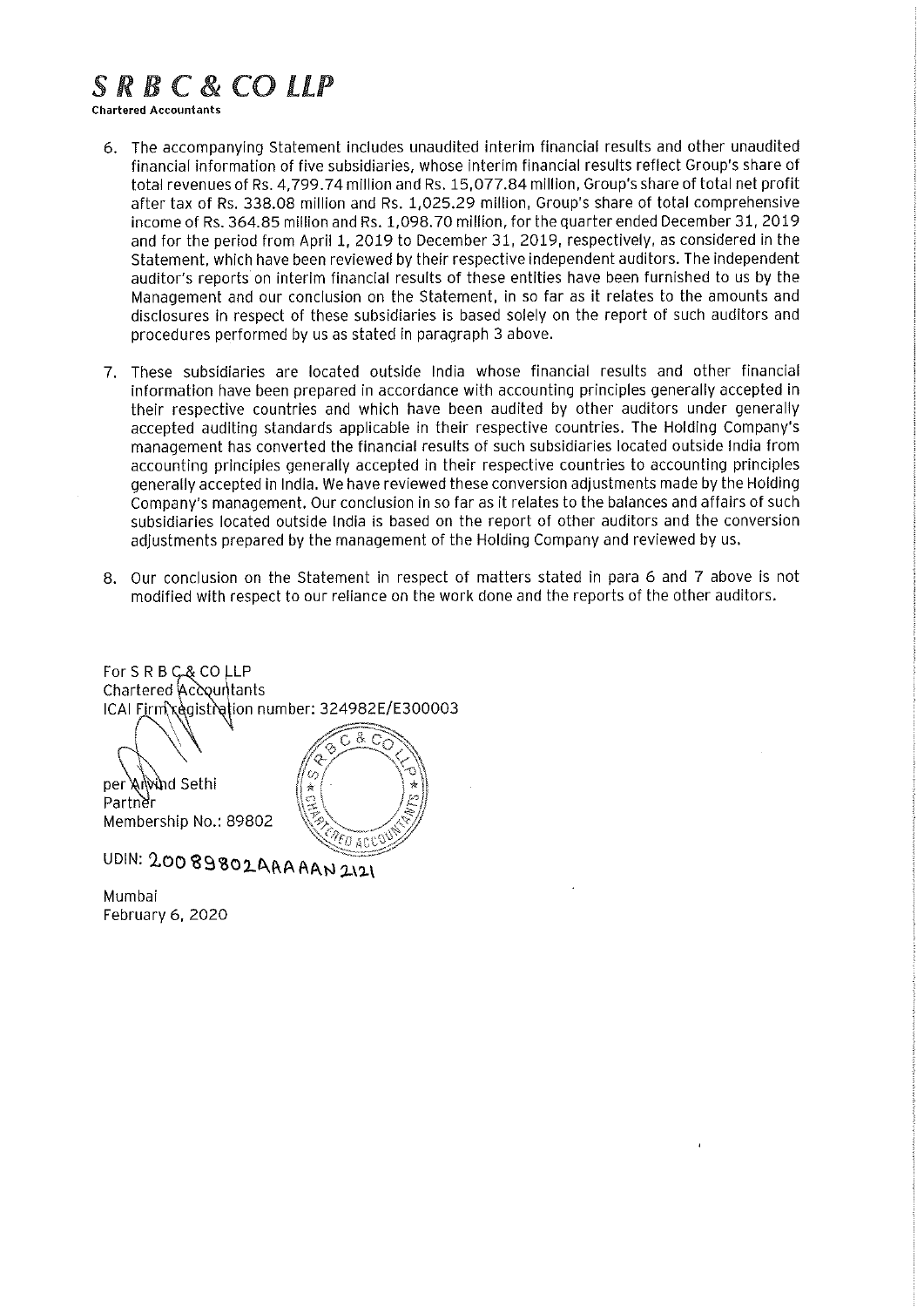

#### Press Release

06th February, 2020, Mumbai, India

## Endurance Technologies Ltd results for quarter ended 31st December, 2019

The Board of Directors of Endurance Technologies Limited today approved the unautional state of the unit sults for the quarter and nine months ended  $31$ st December, 2019. The mandal highlights are as follows:

### Consolidated Financial Highlights

| Particulars                                    | Q3 FY 19-20 | 03 FY 18-19 | % Change | 9M FY 19-20 | 9M FY 18-19 |
|------------------------------------------------|-------------|-------------|----------|-------------|-------------|
| Consolidated Total Income Incl<br>Other Income | 16,525      | 18,223      | $-9.3%$  | 53,511      | 56,316      |
| <b>EBITDA</b>                                  | 2,724       | 2,623       | 3.9%     | 9.231       | 8,256       |
| EBITDA %                                       | 16.5%       | 14.4%       |          | 17.2%       | 14.7%       |
| PBT (before exceptional items)                 | 1,681       | 1,612       | 4.3%     | 6,168       | 5,390       |
| <b>Exceptional Items</b>                       |             | (208)       |          |             | (208)       |
| PBT (after exceptional items)                  | 1,681       | 1.404       | 19.7%    | 6,168       | 5.182       |
| PAT (before OCI)                               | 1,240       | 966         | 28.5%    | 4,587       | 3464        |
| PAT % (before OCI)                             | 7.5%        | 5.3%        |          | 8.6%        | 6.2%        |

#### Standalone Financial Highlights

| Particulars                                  | 03 FY 19-20 | 03 FY 18-19 | % Change |
|----------------------------------------------|-------------|-------------|----------|
| Standalone Total Income Incl<br>Other Income | 11,709      | 13,307      | $-12.0%$ |
| <b>EBITOA</b>                                | 1.737       | 1.646       | 5.5%     |
| EBITDA %                                     | 14.8%       | 12.4%       |          |
| PBT (before exceptional items)               | 1.216       | 1.130       | 7.5%     |
| <b>Exceptional Items</b>                     |             | (208)       |          |
| PBT (after exceptional items)                | 1.216       | 922         | 31.8%    |
| PAT (before OCI)                             | 902         | 629         | 43.4%    |
| PAT % (before OCI)                           | 7.7%        | 4.7%        |          |

|             |             | (INR Million) |
|-------------|-------------|---------------|
| 9M FY 19-20 | 9M FY 18-19 | % Change      |
| 38,358      | 40,887      | $-6.2%$       |
| 6,276       | 5,362       | 17.1%         |
| 16.4%       | 13.1%       |               |
| 4.715       | 3.927       | 20.1%         |
|             | (208)       |               |
| 4,715       | 3.719       | 26.8%         |
| 3,558       | 2,476       | 43.7%         |
| 9.3%        | 6.1%        |               |

(INR Million)

"A Ghana a -5.0% 11.8%

J4,4%

 $2.40<sub>h</sub>$ 32.4%

#### Performance Highlights [Nine Months of FY 19-20]:

- e Consolidated Total Income including Other Income feH by 5.0% to INR 53,511 million vs INR 56,316 million,
- ® 72% of Consolidated Total Income including Other Income came from Indian operations and balance 28% came from European operations.
- Standalone Total Income including Other Income fell by 6.2% to INR 38,358 million vs INR 40/887 million.
- » Consolidated EBFTDA Margin improved to 17.2% from 14.7%.
- Consolidated PAT (before OCI) grew by 32.4% to INR 4,587 million vs INR 3,464 million.
- Aftermarket sales from Indian operations grew by 9.6% to INR 2,147 million vs INR 1,958 million.
- Consolidated Basic and Diluted EPS stood at INR.32.61 per share (not annualised) compared to INR 24.62 per share (not annualised) in the corresponding period of the previous financial year.